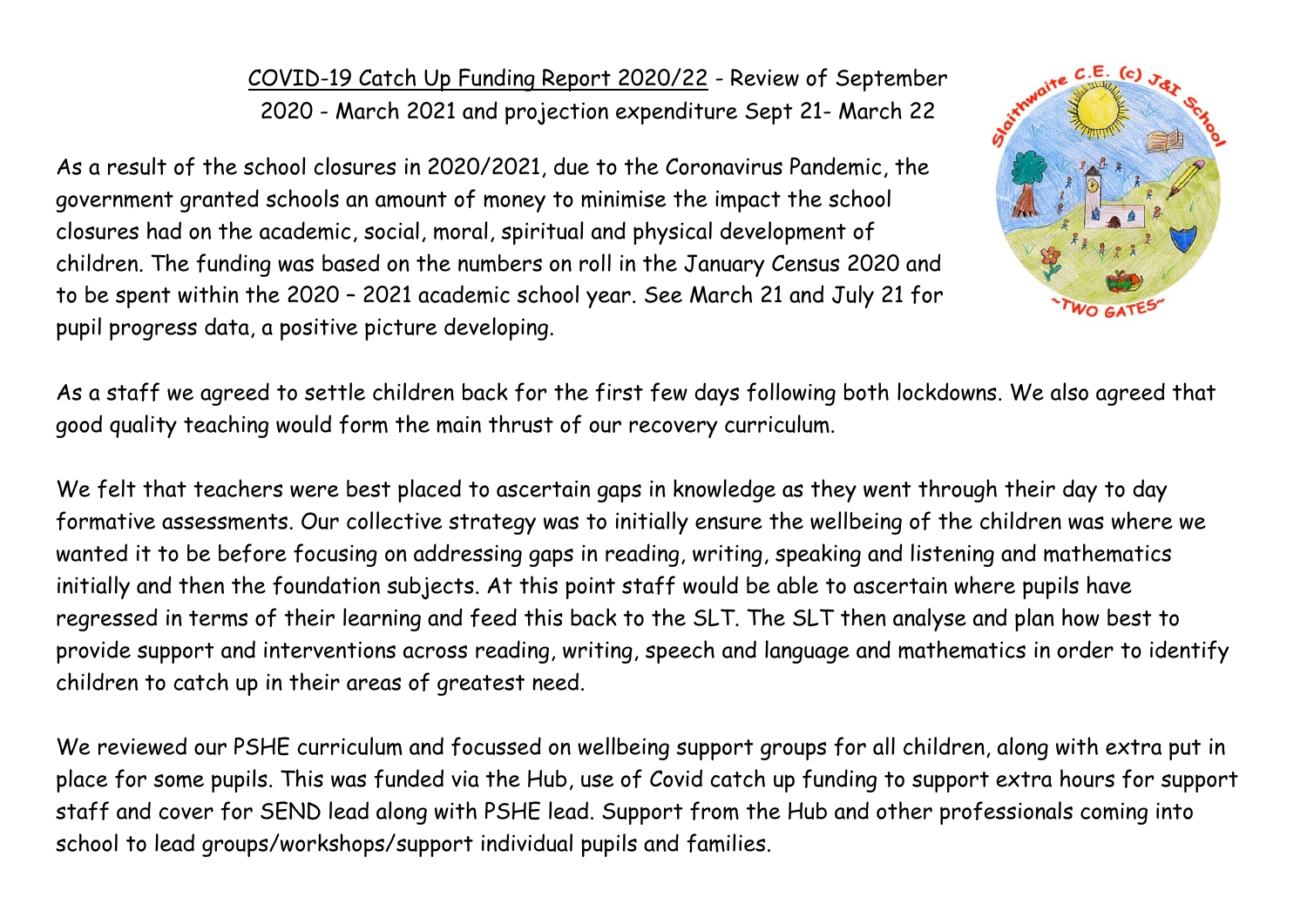|                                                                      | School Summary                                                                                                                   |
|----------------------------------------------------------------------|----------------------------------------------------------------------------------------------------------------------------------|
| Total Number of Pupils on roll in January 2021 = 171<br>  (YrR – 6). | Total Amount of Catch-Up funding for 2021 - 2022 =<br>(March 21 - March 22) = £7,065<br>Overspend from 20-21 = (-£953 overspend) |

## Objectives for Spending Catch Up Funding 2021 - 22:

- a) Ensure that all children are socially and emotionally ready to learn and perform better in the classroom.
- b) Ensure all children make good progress towards the expected standard in core subjects.
- c) Ensure SEND children make good progress towards their individual targets on IEP's MSP's or EHCP's.
- d) Ensure that high quality intervention is put in place for children to overcome any gaps in their learning over the year that could prevent them from reaching their individual targets, based on prior attainment, prior to school closures.
- e) Ensure that the negative impact of COVID-19 is minimal for all pupils in terms of academically, socially, spiritually, morally and physically.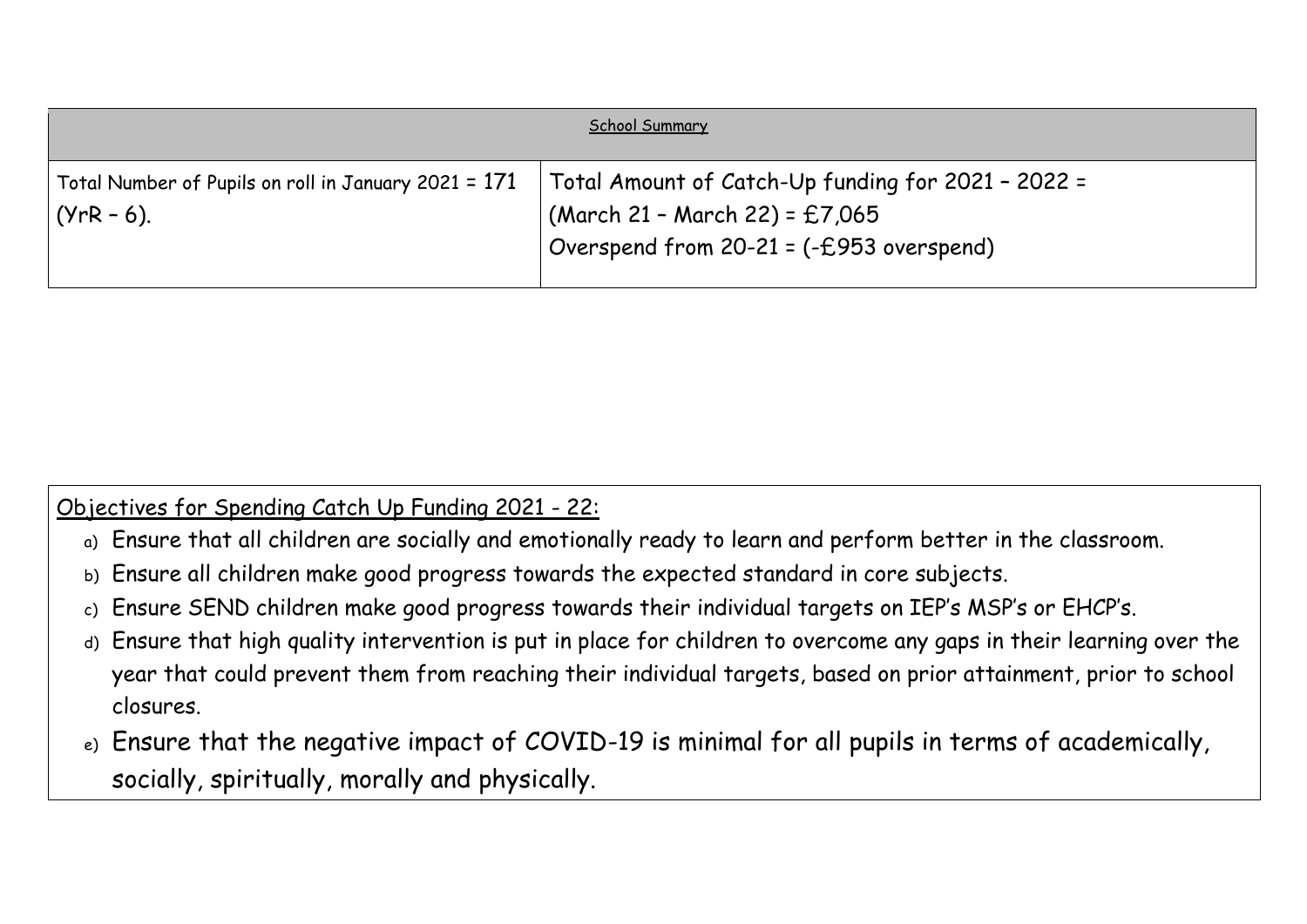f) Ensure that children can access remote learning to the full potential during further closures due to bubbles or individuals isolating.

## Impact of Actions

| Year           |                                                                                                                                                                                                                                                                                                                                                                                                                                              | <b>Impact</b>                                                                                                                                                                                                                 | Approximate |
|----------------|----------------------------------------------------------------------------------------------------------------------------------------------------------------------------------------------------------------------------------------------------------------------------------------------------------------------------------------------------------------------------------------------------------------------------------------------|-------------------------------------------------------------------------------------------------------------------------------------------------------------------------------------------------------------------------------|-------------|
| Group          |                                                                                                                                                                                                                                                                                                                                                                                                                                              |                                                                                                                                                                                                                               | Costs       |
| <b>KS1/KS2</b> | ETA cover 20 hours a week (autumn 21 and spring 22) on<br>interventions in Reception to Year 6.<br>Support teaching staff to plan and deliver high quality,<br>individualised interventions for children who are falling behind<br>teacher expectations - children of all abilities to be targeted.<br>Support staff used where appropriate to deliver high quality<br>interventions so the funding impact is sustained for future<br>years. | Pupil wellbeing is very positive<br>Good interventions in place across<br>all cohorts-see plans and pupil<br>progress data<br>Sensory/Lang/phonic groups in<br>place across school<br>SEND pupils making positive<br>progress | 5043.75     |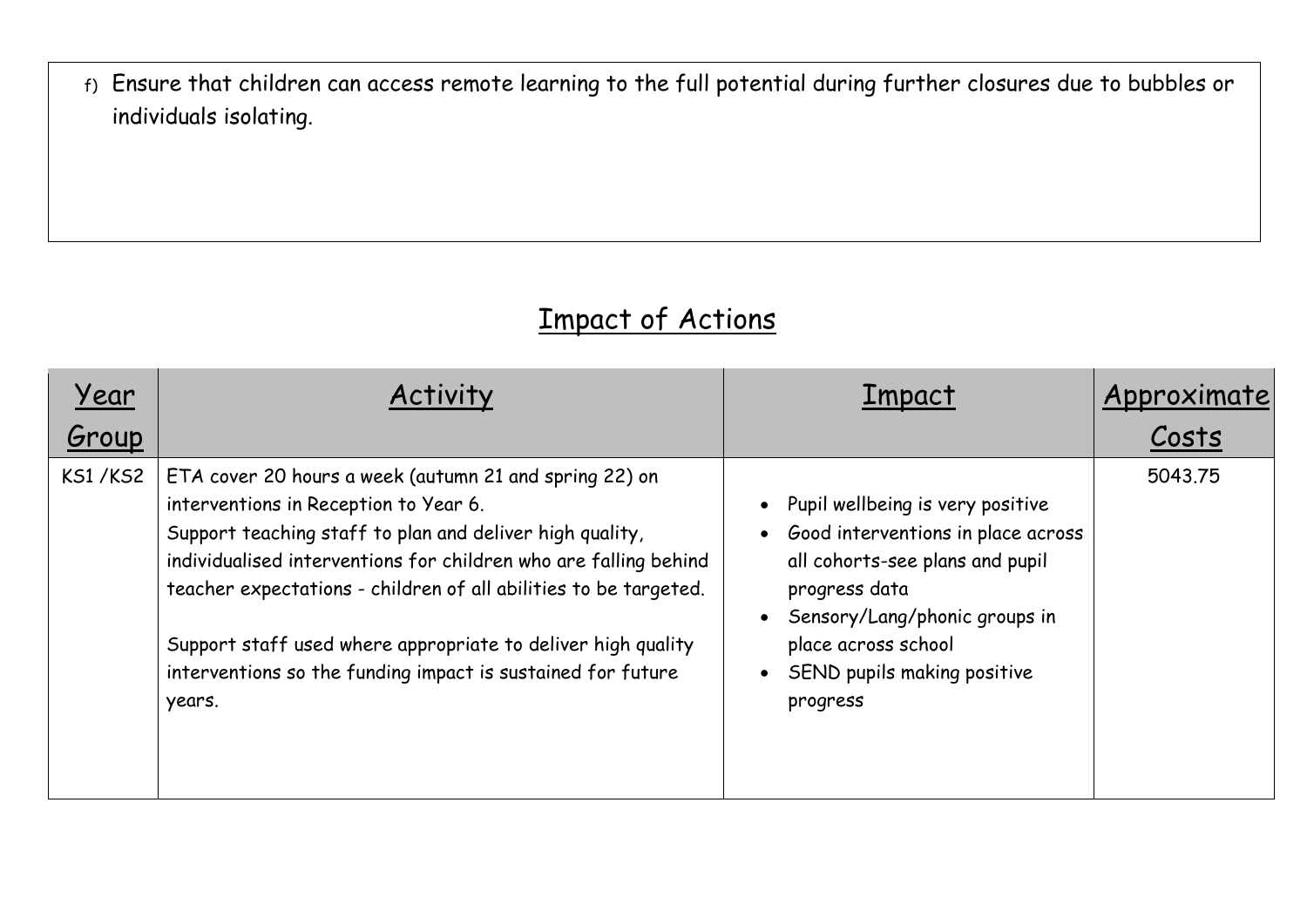| Paul Lomas - English consultant to address the imbalance in<br>attainment in progress in writing when compared against maths<br>and reading following a horizon scan of the data following the<br>return post-lockdown. | Staff professional development-<br>$\bullet$<br>Oct 21<br>Writing/Reading shows steady<br>$\bullet$<br>progress across all cohorts(Dec<br>21)<br>Writing work scrutiny-Nov 21/<br>March 22 shows good progress<br>Reading developments and policy<br>to be confiremed -spring 22 | £500                                                                                                                         |
|-------------------------------------------------------------------------------------------------------------------------------------------------------------------------------------------------------------------------|----------------------------------------------------------------------------------------------------------------------------------------------------------------------------------------------------------------------------------------------------------------------------------|------------------------------------------------------------------------------------------------------------------------------|
| Subscription services:<br>below                                                                                                                                                                                         |                                                                                                                                                                                                                                                                                  | Nov White Rose<br>Subscription<br>£139<br>April 21<br>Language Links<br>subscription<br>£1020<br>Feb 21<br>Numberbots<br>£71 |
| Spelling Shed -                                                                                                                                                                                                         |                                                                                                                                                                                                                                                                                  | To be confirmed                                                                                                              |